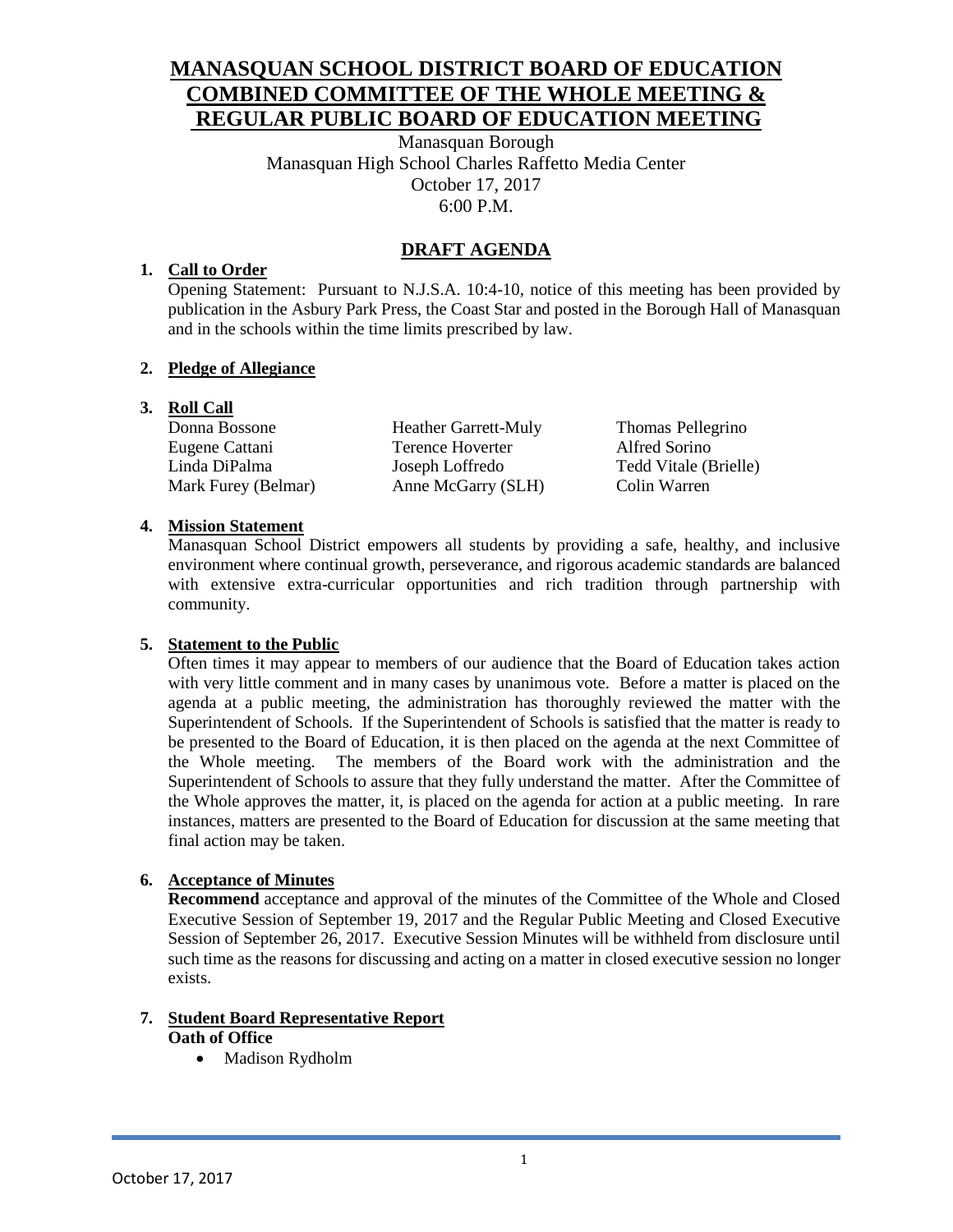#### **8. Presentations**

- **High School Students of the Month for September – William McCarthy, Senior – Grace Beyer, Junior – Allison Hamilton, Sophomore – Michelle Beer, Freshman**
- **High School Teacher of the Month for September– Thomas Glenn**
- **Elementary School Student of the Month for September – John Nowak**
- **Elementary School Teacher of the Month for September – Alissa Boyne**
- **Elks Elementary School Student of the Month for September- Luis Morales**
- **Elks Teenager of the Month for September- Lucy Brennan**
- **Act of Bravery Recognition – Lambros Komitas**
- **Academy of Engineering STEAM Tank Challenge Recognition**
- **PARCC Presentation – Presented by Richard Kirk, Justin Roach, and Craig Murin**
- **New Road Construction Project Update Presented by Robert Notley**
- **9. Discussion Items October 17, 2017 Agenda**
	- **Education, Curriculum & Technology**
	- **Personnel– To be Discussed in Executive Session- Agenda Items\***
	- **Policy- Agenda Items\* Policies for 2nd Reading**   $\circ$  P & R 7102 Site Selection and Acquisition
	- **Finance - Agenda Items\*** o 2018-2019 Budget Plan of Action
	- **Buildings & Grounds/Facilities- Agenda Items\***
		- o Preliminary Wetlands Investigation

#### **10. Superintendent's Report & Information Items**

- Enrollment– **Document A**
	- **Total Enrollment – 1,524**
		- o **High School – 945**
		- o **Elementary School – 579**
- Attendance Comparison, Fire Drill Reports, Suspensions & Tardy Reports– **Document B Fire Drill Reports**
	- **High School:**
		- o **September 12th (Fire Drill)**
		- o **September 20th (Lockdown)**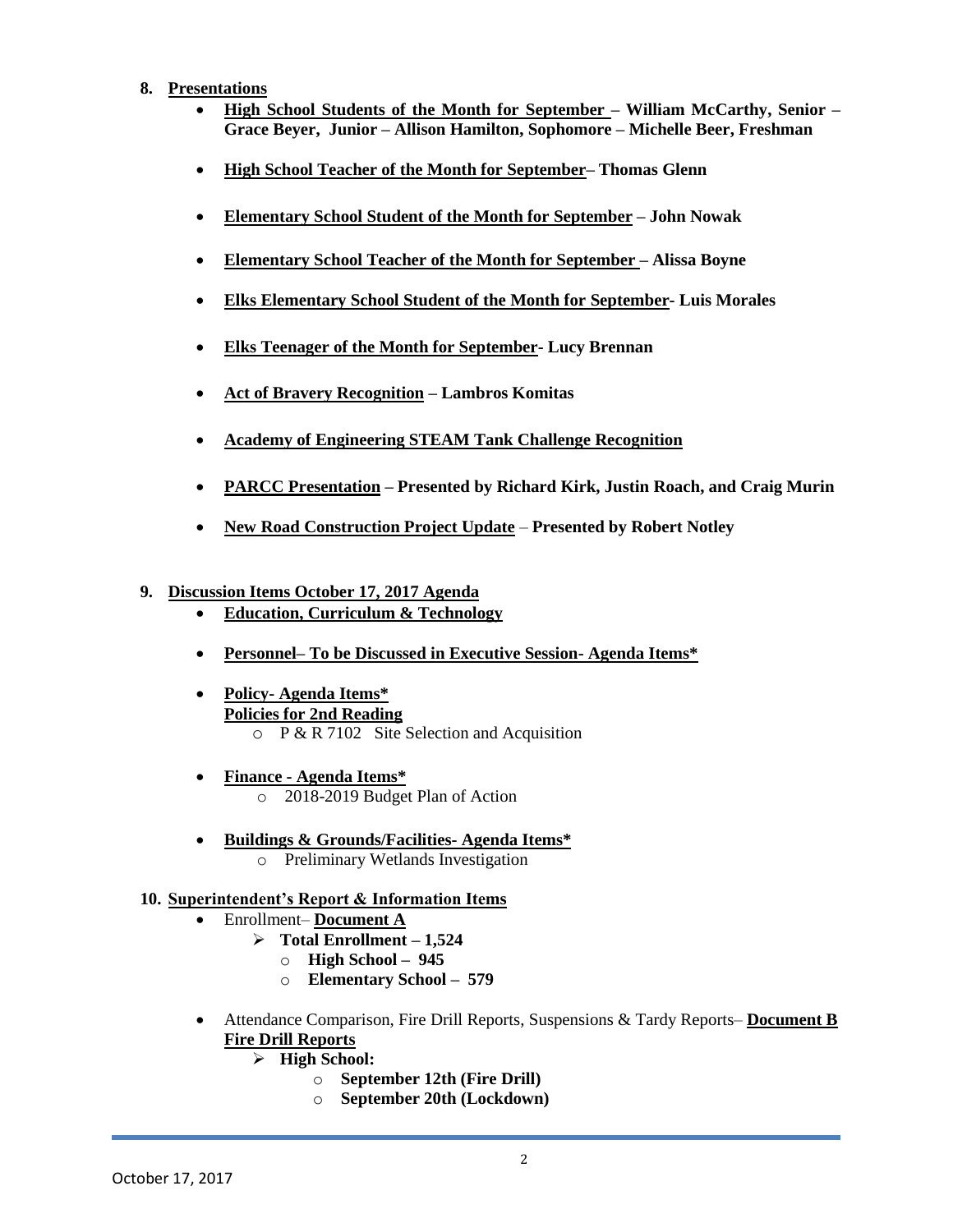- **Elementary School:**
	- o **September 14th (Fire Drill)**
	- o **September 28th (Lockdown)**
- HIB Monthly Report **No report for the month**
- **Report of the Director of Curriculum and Instruction**
- **Report of the Director of Technology and Human Resources**

**Recommend** approval and acceptance of the Superintendent's Report.

#### **11. Public Forum on Agenda Items**

Time may be allocated for public comment at this meeting. Each speaker may be allotted a limited time when recognized by the presiding officer. In the event it appears the public comment portion of the meeting may exceed 45 minutes, the presiding officer may limit each statement made by a participant to 3-5 minutes duration. Individuals wishing to address the Board shall be recognized by the presiding officer and shall give their names, addresses and the group, if any, that they represent. Although the Board encourages public participation, it reserves the right, through its presiding officer, to terminate remarks to and/or by any individual not keeping with the conduct of a proper and efficient meeting. During the public participation portions of this meeting, the Board will not respond to questions from the public involving employment, appointment, termination of employment, negotiations, terms and conditions of employment, evaluation of the performance of, promotion or disciplining of any specific or prospective or current employee. This public forum is limited to comment on items included in this agenda only.

## **MANASQUAN General Items**

- **12. Recommend** approval of the 2017-2018 transportation contracts and agreements for Manasquan resident students, as per **Document \_\_\_.**
- **13. Recommend** approval of the following change orders:
	- Change Order Request #003 \$3,586.75 TRANE Replace compressor MZ-3
	- Change Order Request #004 \$29,935.00 TRANE Replace all 61 existing circuit setters with new balancing valves, also to be commissioned.
- **14. Recommend** approval of the contract with Edwards Engineering in the estimated amount of \$1,000 to conduct a preliminary wetlands investigation on the Elementary School parcel (adjacent to Judas Creek and State Highway 71) for the purpose of investigating the feasibility of adding an additional parking lot for school district use, per **Document\_\_\_.**
- **15.** Recommend approval of Bilingual Speech Plus, Nilda Colazzo to conduct bi-lingual speech and language evaluation with student # 323548 as part of a Child Study Team evaluation at the rate of \$575.00.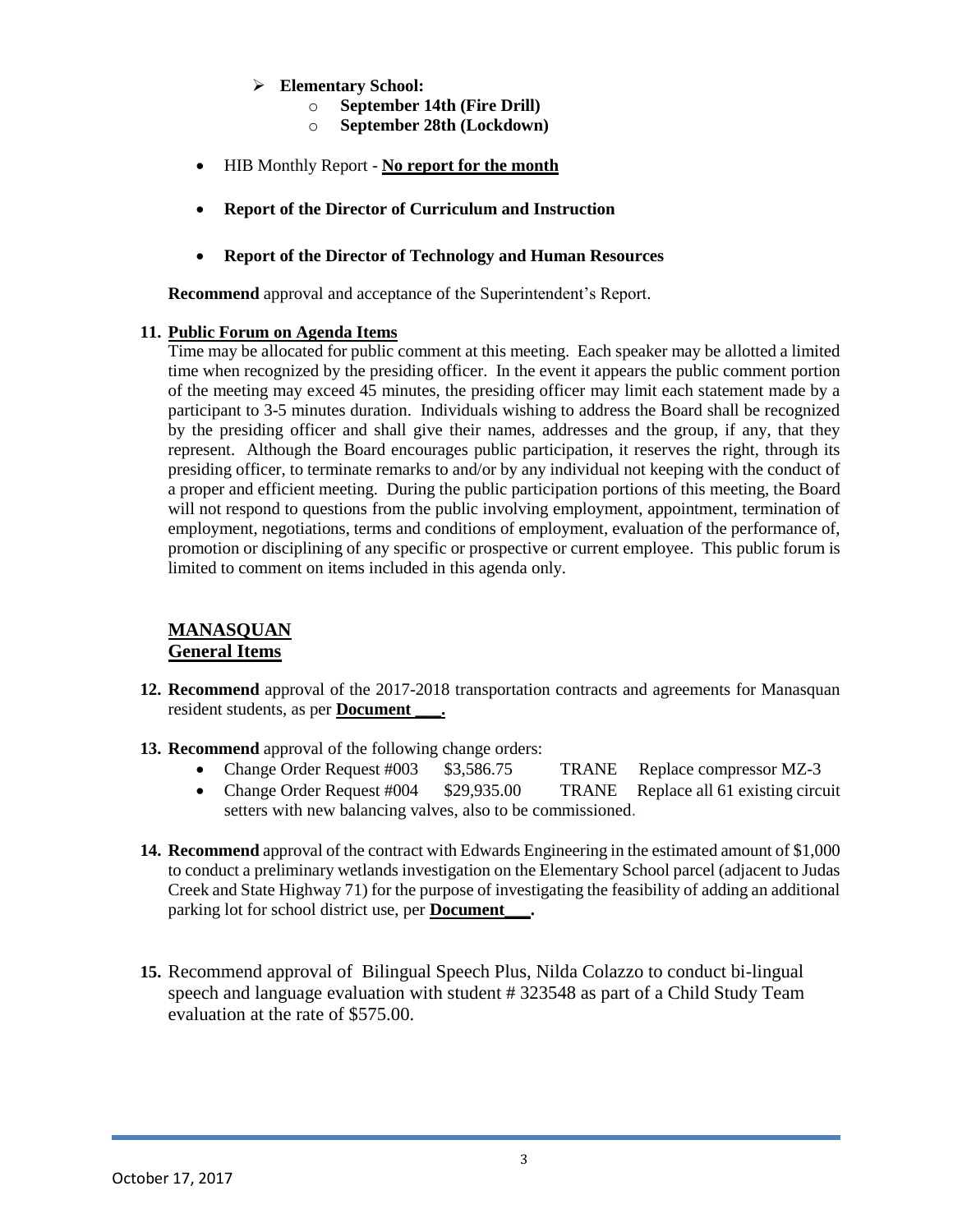# **Professional Days**

**16. Recommend** approval of the **attendance** of staff members at conferences/workshops indicated below:

| Date              | <b>Name</b>           | <b>Destination</b> | <b>Purpose</b>                | Sub            | Cost                      |
|-------------------|-----------------------|--------------------|-------------------------------|----------------|---------------------------|
|                   |                       |                    | <b>International Dyslexia</b> |                |                           |
| October 13, 2017  |                       |                    | <b>Association Fall</b>       |                | Registration - \$230.00   |
| (Revised Date)    | Linda Bradley         | Somerset           | Conference                    | Yes            | Mileage - \$15.00         |
| November 20, 2017 | Colleen Graziano      | Monroe Twp.        | Personalized Learning         | N <sub>o</sub> | Mileage: \$19.84          |
|                   |                       |                    |                               |                | Registration - \$230.00   |
| October 13, 2017  | Valerie Vayas         | Somerset           | Dyslexia                      | Yes            | Mileage - \$15.07         |
|                   |                       |                    |                               |                |                           |
|                   |                       |                    | District Grade Group          |                |                           |
| November 15, 2017 | Christine Melfi       | Sea Girt           | Collaborative Session         | Yes            | None                      |
|                   |                       |                    | Yearbook Advisory             |                | Registration - \$10.00    |
| October 25, 2017  | Teresa Reichev        | Highlands          | Training                      | Yes            | Mileage - \$16.43         |
|                   |                       |                    | <b>Across District Grade</b>  |                |                           |
|                   |                       |                    | Group Collaborative           |                |                           |
| November 15, 2017 | Alyse Leybovich       | Sea Girt           | Session                       | Yes            | None                      |
|                   |                       |                    | Yearbook Advisory             |                | Registration - \$10.00    |
| October 25, 2017  | Laura Wahl            | Highlands          | Training                      | Yes            | Mileage - \$16.43         |
|                   |                       | <b>New</b>         | Low Vision & Large            |                |                           |
| October 18, 2017  | Nancy LeBlanc         | <b>Brunswick</b>   | Print Pre-K Workshop          | Yes            | Mileage - \$12.03         |
| November 15, 2017 | Kindle Kuriscak       | Sea Girt           | LA/Writing                    | N <sub>0</sub> | None                      |
|                   | Carmen                |                    | District Grade Group          |                |                           |
| November 15, 2017 | Rodriguez             | Sea Girt           | Collaborative Session         | Yes            | None                      |
|                   | <b>Christine Rice</b> |                    | PARCC Strategies and          | $Yes -$        | Registration - \$199 Each |
| December 13, 2017 | Nancy Knitter         | Cranbury           | Instruction                   | 2              | Mileage - \$9.00 Each     |
|                   |                       |                    | <b>JSUMC</b> Psychiatry       |                |                           |
| November 29, 2017 | Teresa Savage         | Neptune            | Symposium                     | N <sub>0</sub> | Mileage - \$4.84          |
|                   |                       |                    | <b>JSUMC</b> Psychiatry       |                |                           |
| November 29, 2017 | Kelly Balon           | Neptune            | Symposium                     | N <sub>0</sub> | Mileage - \$4.68          |

# **Student Action**

# **Field Trips**

**17. Recommend** approval of the field trips listed below:

| Date         | <b>Name</b>        | <b>Subject</b>        | <b>Destination</b>   | <b>Purpose</b>   | <b>Sub</b>     | Other<br><b>Board</b><br><b>Costs</b> | Other<br><b>Fund</b> |
|--------------|--------------------|-----------------------|----------------------|------------------|----------------|---------------------------------------|----------------------|
| June 2018    | Cathy Taft         | 4 <sup>th</sup> Grade | <b>Bailey Reed</b>   | History of       |                |                                       |                      |
| (Date TBD)   | Brianna Snel       |                       | House                | Manasquan        | N <sub>0</sub> | None                                  | None                 |
| June 2018    | Cathy Taft         | 4 <sup>th</sup> Grade | <b>Bailey Reed</b>   | History of       |                |                                       |                      |
| (Date TBD)   | Desiree Faul       |                       | House                | Manasquan        | N <sub>0</sub> | None                                  | None                 |
| June 2018    | Cathy Taft         |                       | <b>Bailey Reed</b>   | History of       |                |                                       |                      |
| (Date TBD)   | Pamela Kelly       | $4th$ Grade           | House                | Manasquan        |                |                                       |                      |
|              | <b>Taylor Ames</b> |                       |                      |                  | N <sub>0</sub> | None                                  | None                 |
| June 2018    | Cathy Taft         |                       |                      |                  |                |                                       |                      |
| (Date TBD)   | Meghan Roland      |                       | <b>Bailey Reed</b>   | History of       |                |                                       | None                 |
|              | Gerald Brown       | 4 <sup>th</sup> Grade | House                | Manasquan        | N <sub>0</sub> | None                                  |                      |
| May 2018     |                    |                       |                      |                  |                |                                       |                      |
| (Date TBD)   | Cathy Taft         | 4 <sup>th</sup> Grade | St. Catharine's      | Spelling Bee     | $Yes - 1$      | None                                  | None                 |
|              | Cathy Taft         |                       |                      |                  |                |                                       |                      |
|              | Desiree Faul       |                       |                      |                  |                |                                       |                      |
|              | Meghan Roland      |                       |                      |                  |                |                                       |                      |
|              | Gerald Brown       |                       |                      |                  |                |                                       |                      |
| December 20. | Brianna Snel       |                       | Algonquin            | Visual           |                |                                       | Student              |
| 2017         | <b>Taylor Ames</b> | 4 <sup>th</sup> Grade | Theater              | Performing Arts  | N <sub>0</sub> | None                                  | Funds                |
|              | Cathy Taft         |                       |                      |                  |                |                                       |                      |
|              | Desiree Faul       |                       |                      |                  |                |                                       |                      |
|              | Gerald Brown       |                       |                      |                  |                |                                       |                      |
|              | Meghan Roland      |                       |                      |                  |                |                                       |                      |
|              | Brianna Snel       |                       |                      |                  |                |                                       |                      |
|              | <b>Taylor Ames</b> |                       | <b>Trenton State</b> | Government       |                |                                       | Student              |
| May 15, 2018 | $Nurse - TBD$      | 4 <sup>th</sup> Grade | House                | <b>Buildings</b> | N <sub>0</sub> | None                                  | Funds                |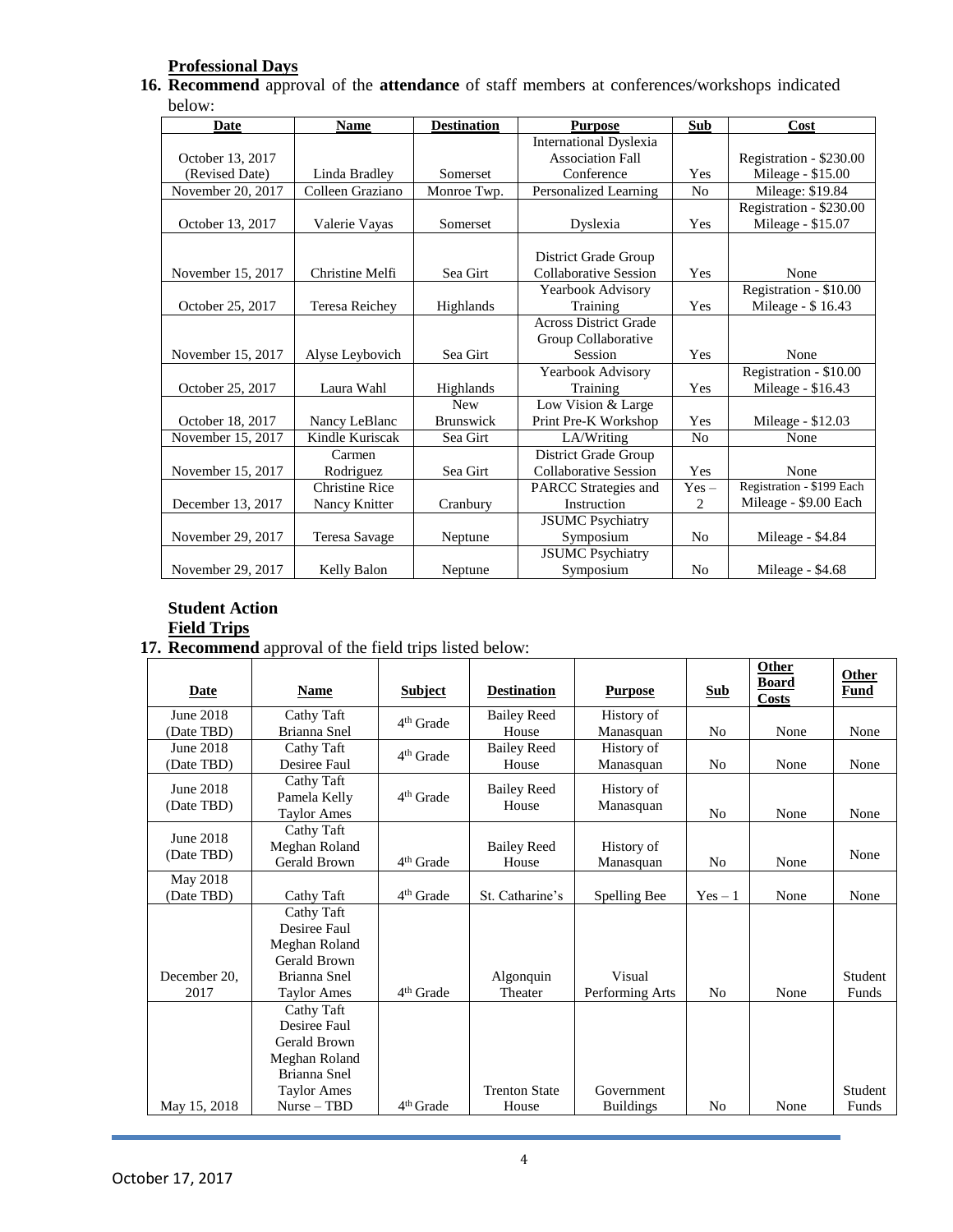|              | Katie Kappy          |                       |                 |                      |                |      |         |
|--------------|----------------------|-----------------------|-----------------|----------------------|----------------|------|---------|
|              | Cynthia Kirk         |                       |                 | "Pete the Cat".      |                |      |         |
|              | Kali Mura            |                       |                 | Presentation on      |                |      |         |
|              | Carmen Rodriguez     |                       | Algonquin       | children's book      |                |      |         |
| May 22, 2018 | Nurse (TBD)          | 1 <sup>st</sup> Grade | Theater         | series               | N <sub>0</sub> | None | None    |
|              | Katie Kappy          |                       |                 |                      |                |      |         |
|              | Cynthia Kirk         |                       |                 |                      |                |      |         |
|              | Kali Mura            |                       |                 | "Stars From My       |                |      |         |
|              | Carmen Rodriguez     |                       | $Planetarium -$ | Backyard"            |                |      |         |
| May 18, 2018 | Nurse (TBD)          | 1 <sup>st</sup> Grade | OCC             | <b>Earth Science</b> | $Yes - 1$      | None | None    |
|              | <b>Heather Saake</b> |                       |                 |                      |                |      |         |
|              | Margaret Polak       |                       |                 | Tour kitchen &       |                |      |         |
|              | Teresa Savage        |                       |                 | experience           |                |      |         |
| October 26.  | Kathleen Stonaker    |                       |                 | working              |                |      |         |
| 2017         | Kelly Balon          | Pre-School            | Squan Tavern    |                      | N <sub>0</sub> | None | None    |
|              |                      |                       | Algonquin       | Choral               |                |      |         |
| December 6.  |                      |                       | Theater         | Performance          |                |      |         |
| 2017         | Marie Lauffer        | Chorus                |                 | Observation          | N <sub>0</sub> | None | None    |
|              | Donna Mead           |                       |                 |                      |                |      |         |
|              | Lauren Buss          |                       |                 |                      |                |      |         |
|              | Michelle Sayre       |                       | Allaire         | $Science - Living$   |                |      |         |
|              | Lauren Kelly         |                       | Community       | Things, Animal       |                |      | Student |
| May 4, 2018  | Nurse (TBD)          | $2nd$ Grade           | Farm            | Habitats             | $Yes - 1$      | None | Funds   |
|              | Donna Mead           |                       |                 |                      |                |      |         |
|              | Lauren Buss          |                       |                 |                      |                |      |         |
|              | Michelle Sayre       |                       | Algonquin       |                      |                |      | Student |
| May 22, 2018 | Lauren Kelly         | $2nd$ Grade           | Theater         | Language Arts        | N <sub>0</sub> | None | Funds   |

#### **Placement of Students on Home Instruction**

**18. Recommend** that the following student(s) be placed on home instruction, as requested by Guidance or the Child Study Team and approved by the school physician: **None at this time**

#### **Placement of Students Out of District**

**19. Recommend** approval of the Revised 2017-2018 External Placement list that reflects tuition costs, as per **Document** .

## **MANASQUAN/SENDING DISTRICTS**

#### **General Items**

**20. Secretary's Report**

**Recommend acceptance** of the following **Financial Reports**, **Elementary School Central Funds Report, Purchase Orders and Payment** and **Confirmation of Bills (Current Expense).**

The Business Administrator/Board Secretary certifies that as of **September 30, 2017** no budgetary appropriations account has obligations and payments, which in total exceed the amount appropriated by the Board of Education of the Borough of Manasquan.

**Be it Resolved;** that the amount of district taxes, excluding debt services requirements, needed to meet the obligations of this Board for the next eight weeks is **\$2,449,782.00** and that Manasquan Borough Council is hereby requested to place in the hands of the Treasurer of School Moneys that amount within the 30 days in accordance with the statutes relating thereto.

**Be It Resolved:** Pursuant to N.J.A.C. 6A:23A-16.10 (c)3 the Board of Education of the Borough of Manasquan accepts the **Business Administrator/Board Secretary's** certification as of **September 30, 2017** that no budgetary appropriations account has obligations and payments, which in total exceed the amount appropriated by the borough of Manasquan Board of Education.

**Recommend acceptance** of the **Secretary's Financial & Investment Report** and the **Treasurer's Report**, for the month ending **September 30, 2017** per **Document** . (The Treasurer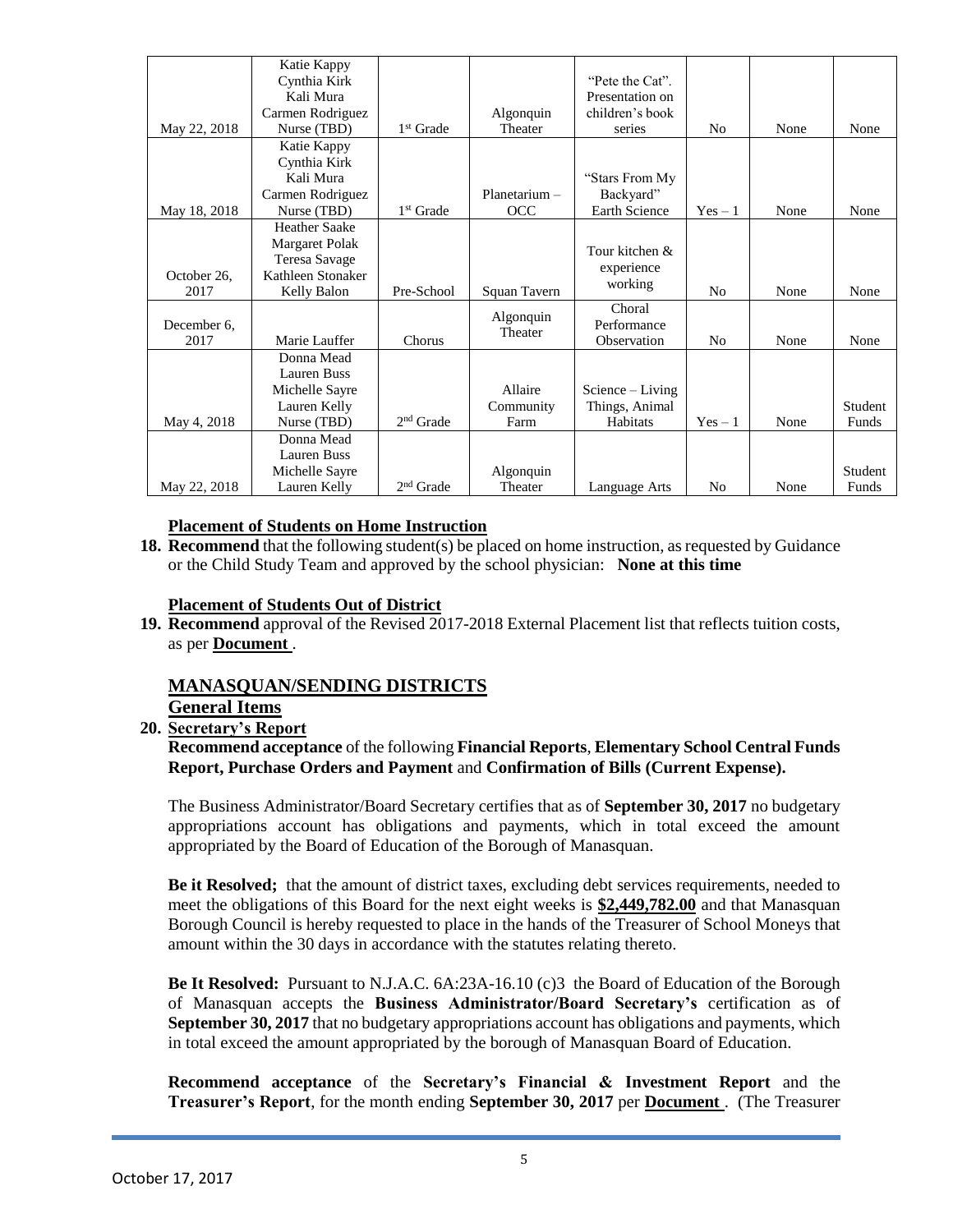of School Moneys Report for the month of **September 2017** is on file in the Business Office and is in balance with the Secretary's Report).

Pursuant to N.J.A.C. 6A:23A-16.10(c)4, we the members of the Board of Education of the Borough of Manasquan, County of Monmouth, after having reviewed the Report of the Secretary and upon consultation with the appropriate officials, certify that as of **September 30, 2017** it is to the best of our knowledge that no major account fund has been expanded and that sufficient funds are available to meet the district's financial obligations for the remainder of the fiscal year, and that the Board of Education further approves the transfers made with line item accounts of the current expense portion of the **2017-2018 budgets** for **SEPTEMBER and OCTOBER** as recommended by the Superintendent of Schools, as per **Document .**

**Purchase Orders** for the month of **OCTOBER 2017** be approved**,** as per **Document .**

Recommend **acceptance** of the **Cafeteria Report** – **Document**

**(C) Be it Resolved:** that the **Bills (Current Expense)** in the amount of **\$1,287,886.31** for the month of **OCTOBER, 2017** be approved. Record of checks **(#41138** through **#41236**), and distributions are on file in the Business Office.

**Be it Resolved:** that the **Bills (Capital Expense)** in the amount of **\$0** for the month of **OCTOBER, 2017** be approved. Record of checks **(#1076** through **#1076),** and distributions are on file in the Business Office.

Confirmation of **Bills (Current Expense)** for **SEPTEMBER, 2017** at **\$2,463,573.46** and checks **(#40918** through **#41137)** and **(Capital Expense)** for **SEPTEMBER, 2017** at **\$785,482.10** and checks **(#1059 through #1075).**

- **21. Recommend** approval of the acceptance of a 2017-2018 Parent-Paid Tuition Student in Grade 11 at the Manasquan High School, at the pro-rated yearly tuition amount of \$7,000, effective on or about Monday, October 23, 2017.
- **22. Recommend** approval of the Request for Obsolete Equipment Disposal for a mobile science lab table. This equipment has been determined to be unusable, as per **Document \_\_\_.**
- **23. Recommend** approval of the Plan of Action for the 2018-2019 School District Budget, as per Document .
- **24. Recommend** approval of the NJQSAC Statement of Assurance for the 2017-2018 school year, as per **Document .**
- **25. Recommend** approval of the acceptance of the Proposal for Construction Testing and Inspection Services for the Addition and Renovations to Manasquan High School from Underwood Engineering, in the estimated amount of \$74,500. (pending attorney review)
- **26. Recommend** approval of Inclusive Technology Solutions,LLC to provide 4 hours of assistive technology support to student # 22271 at a rate of \$110.00 per hour. (not to exceed \$440.00).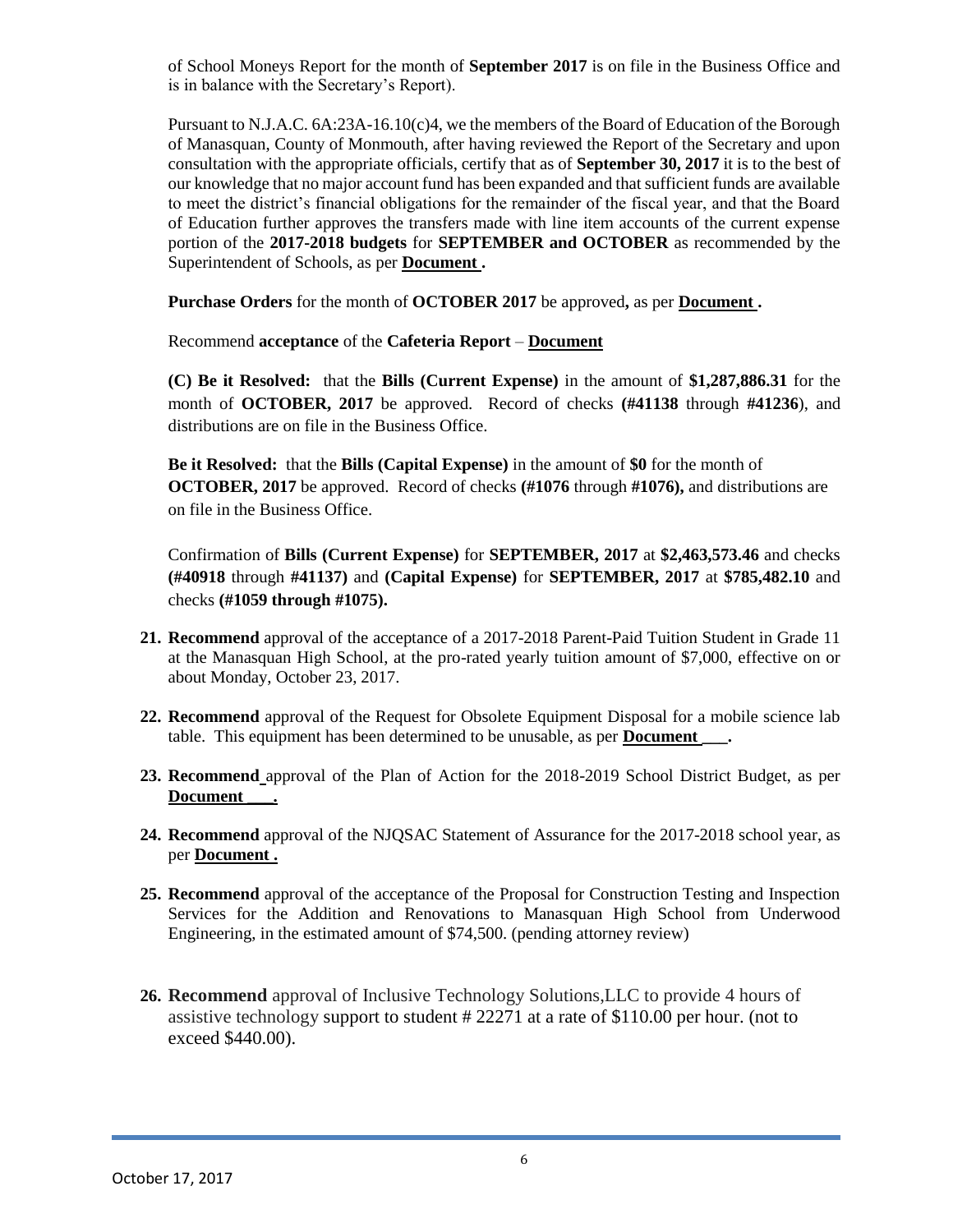- **27. Recommend** approval of the Facility Rental Agreement with the Atlantic Club for the 2017-2018 Manasquan High School Swim Team practices and swim meets, in the amount of \$15,710, as per Document .
- **28. Recommend** approval of the **Curriculum list** for the **2017-2018** School Year as per **Document \_\_\_\_.**
- **29. Recommend** approval of the New Jersey Healthy Communities Network grant application.
- **30. Recommend** approval of the Resolution of Support Authorizing the Submission of a Sustainable Jersey for Schools Grant Applications as per **Document \_\_\_\_.**
- **31. Recommend** approval for Francis Peters, an Occupational Therapy Assistant from Thomas Jefferson University, to work under district Occupational Therapist for a Level I fieldwork experience for a total of 36 hours from November 11, 2017 to January 19, 2018.
- **32. Recommend** approval of an established budget to supplement the prior approved athletic sport of surfing. The board agrees to cover the following:
	- Coaches (as per negotiated agreement)
	- Lifeguards
	- Jerseys
	- NSSA Membership
	- State Championship Entry Fee
	- Judges
	- Buses for Meets
- **33. Recommend** approval of the second reading and adoption of the following policies, as per **Document**
	- $\circ$  P & R 7102 Site Selection and Acquisition

# **Professional Days**

**34. Recommend** approval of the **attendance** of staff members at conferences/workshops indicated below:

| Date                 | <b>Name</b>        | <b>Destination</b>   | <b>Purpose</b>      | <b>Sub</b>     | Cost                  |
|----------------------|--------------------|----------------------|---------------------|----------------|-----------------------|
|                      |                    |                      |                     |                | Mileage - \$42.42     |
|                      |                    |                      |                     |                | Tolls - \$25.00       |
|                      |                    |                      |                     |                | Parking - \$20.00     |
|                      |                    |                      |                     |                | Hotel - \$194.00      |
|                      |                    |                      | <b>NJSBA</b>        |                | Meals/Incidentals -   |
| October 23, 24, 2017 | <b>Jesse Place</b> | <b>Atlantic City</b> | Workshop            | N <sub>0</sub> | \$96.00               |
|                      |                    |                      | <b>NJ GMIS</b>      |                |                       |
|                      | <b>Jesse Place</b> |                      | Cybersecurity       |                |                       |
| November 2, 2017     | <b>Frank Scott</b> | Union                | Awareness           | N <sub>0</sub> | Travel - \$31.25 Each |
|                      |                    | Mercer County        | <b>State Tennis</b> |                |                       |
| October 7, 2017      | Dorothy Gerlach    | Park                 | Tournament          | N <sub>0</sub> | Travel - \$23.56      |
|                      |                    |                      | <b>State Tennis</b> |                |                       |
| October 8, 2017      | Dorothy Gerlach    | Hamilton             | Tournament          | No             | Travel - \$22.63      |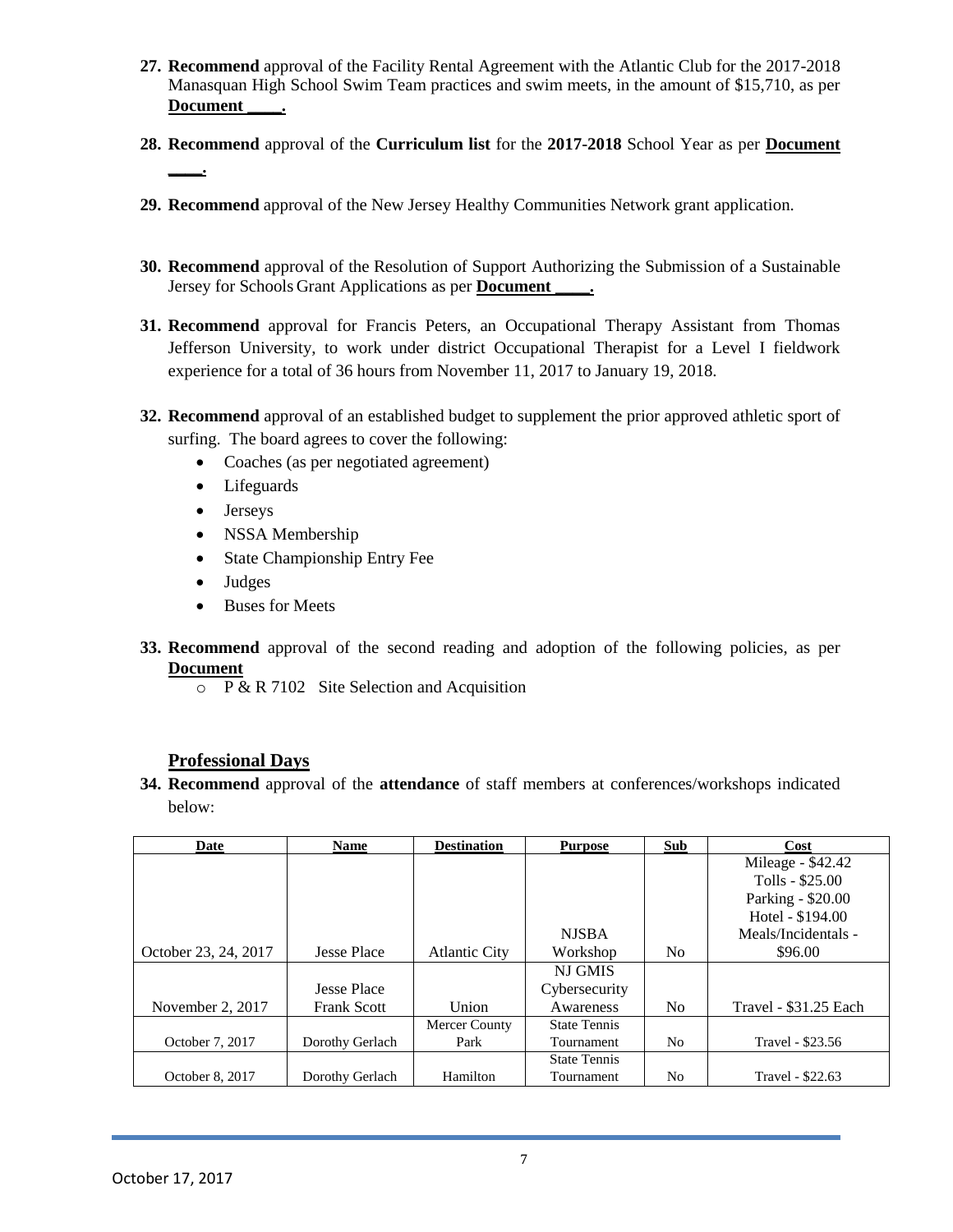|                      |                        |                      | <b>Tool Kit for</b>    |                |                         |
|----------------------|------------------------|----------------------|------------------------|----------------|-------------------------|
|                      |                        |                      | Supervisors of         |                | Registration - \$149.00 |
| November 3, 2017     | Margaret Polak         | Monroeville          | Special Ed.            | N <sub>0</sub> | Mileage - \$22.01       |
|                      |                        |                      | <b>STEAM TANK</b>      |                |                         |
| October 25, 2017     | Barbara Kerensky       | <b>Atlantic City</b> | Competition            | N <sub>o</sub> | None                    |
|                      | <b>Jesse Place</b>     |                      | Genesis User           |                |                         |
| December 11, 2017    | Maria Attilio          | Hillsborough         | Group Mtg.             | N <sub>0</sub> | Mileage - \$36.39 Each  |
|                      | Susan Lord             |                      | Self-Regulation        |                |                         |
| December 5, 2017     |                        | Manalapan            | Workshop (CST)         | N <sub>0</sub> | Mileage - \$6.60        |
| November 16, 2017    | Susan Lord             | Mountainside         | <b>Facility Tour</b>   | N <sub>o</sub> | Mileage - \$16.18       |
|                      |                        |                      | Substance Use          |                |                         |
| October 25, 2017     | Leigh Busco            | Eatontown            | <b>Disorders</b>       | N <sub>o</sub> | None                    |
|                      |                        | Ocean                | Supervisors            |                |                         |
| October 3, 2017      | Craig Murin            | Township             | Meeting                | N <sub>0</sub> | Mileage - \$9.30        |
|                      | Claire Kozic           |                      |                        |                |                         |
|                      | Eric Wasnesky          |                      |                        |                |                         |
|                      | Kevin Hyland           |                      | Advisor/Teacher        |                |                         |
| December 7, 2017     | Rick Coppola           | <b>Scotch Plains</b> | Meeting                | $Yes - 3$      | Mileage: \$28.52 Each   |
|                      |                        |                      | <b>NJAAP</b> School    |                |                         |
|                      |                        |                      | Health                 |                | Registration - \$195.00 |
| October 18, 2017     | <b>Cheryl Bontales</b> | Somerset             | Conference             | Yes            | Mileage - \$30.31       |
|                      |                        |                      | Defining.              |                |                         |
|                      |                        |                      | Designing $&$          |                |                         |
|                      |                        |                      | Delivering             |                |                         |
| November 20, 2017    | Barbara Kerensky       | Jamesburg            | Personalized Inst.     | N <sub>0</sub> | None                    |
| October 21, 2017     |                        |                      | M.C. Tennis            |                |                         |
| October 22, 2017     | Dorothy Gerlach        | Middletown           | Tournament             | N <sub>0</sub> | Mileage - \$29.14       |
|                      |                        |                      | NJ Council for         |                |                         |
|                      |                        |                      | History                |                | Registration - \$80.00  |
| December 1, 2017     | Jason Bryant           | Princeton            | Education<br>Monmouth  | Yes            | Mileage - \$12.09       |
|                      |                        |                      |                        |                |                         |
| November 1, 2017     | <b>Jesse Place</b>     | Freehold             | County Tech<br>Council | N <sub>0</sub> | Mileage - \$10.91       |
|                      |                        |                      | <b>AMTNJ</b>           |                | Registration - \$265.00 |
| October 27, 28, 2017 | Craig Murin            | East Windsor         | Conference             | N <sub>0</sub> | Mileage- \$19.22        |
|                      |                        |                      |                        |                |                         |

# **Student Action**

## **Field Trips**

**35. Recommend** approval of the field trips listed below:

| Date                                                                                                        | <b>Name</b>                                                | <b>Subject</b>          | <b>Destination</b>                       | <b>Purpose</b>                                 | <b>Sub</b> | <b>Other Board</b><br><b>Costs</b> | <b>Other</b><br>Fund |
|-------------------------------------------------------------------------------------------------------------|------------------------------------------------------------|-------------------------|------------------------------------------|------------------------------------------------|------------|------------------------------------|----------------------|
| October 27, 2017                                                                                            | James Fagen<br>Harry Harvey<br>Jason Bryant<br>Nurse - TBD | History                 | <b>Brookdale</b><br>Community<br>College | Speaker on<br>Historical<br>Lesson             | $Yes - 3$  | None                               | Student<br>Funds     |
| October 2017<br>(date TBD)                                                                                  | James Fagen<br><b>Jason Bryant</b>                         | History                 | <b>NYC</b>                               | Tour Little<br>Italy & China<br>town           | $Yes-2$    | Bus - \$560                        | None                 |
| October 30, 2017                                                                                            | Jamie Onorato<br>Jamie Mawn<br>Nurse - TBD                 | Yearbook/<br>Journalism | Rutgers<br>University                    | <b>Fall Student</b><br>Press Day<br>Conference | $Yes-2$    | Bus - \$375                        | None                 |
| November 3, 2017                                                                                            | Kevin Hyland                                               | ECC/Rutgers             | Hawkswood<br>School                      | Training on SE<br>Curriculum                   | $Yes - 1$  | Bus - \$375                        | None                 |
| October 20, 2017<br>November 13, 20,<br>2017<br>December 9, 2017<br>January 9,16, 2018<br>February 24, 2018 |                                                            |                         |                                          | Academic<br>Team                               |            | Bus - \$375                        |                      |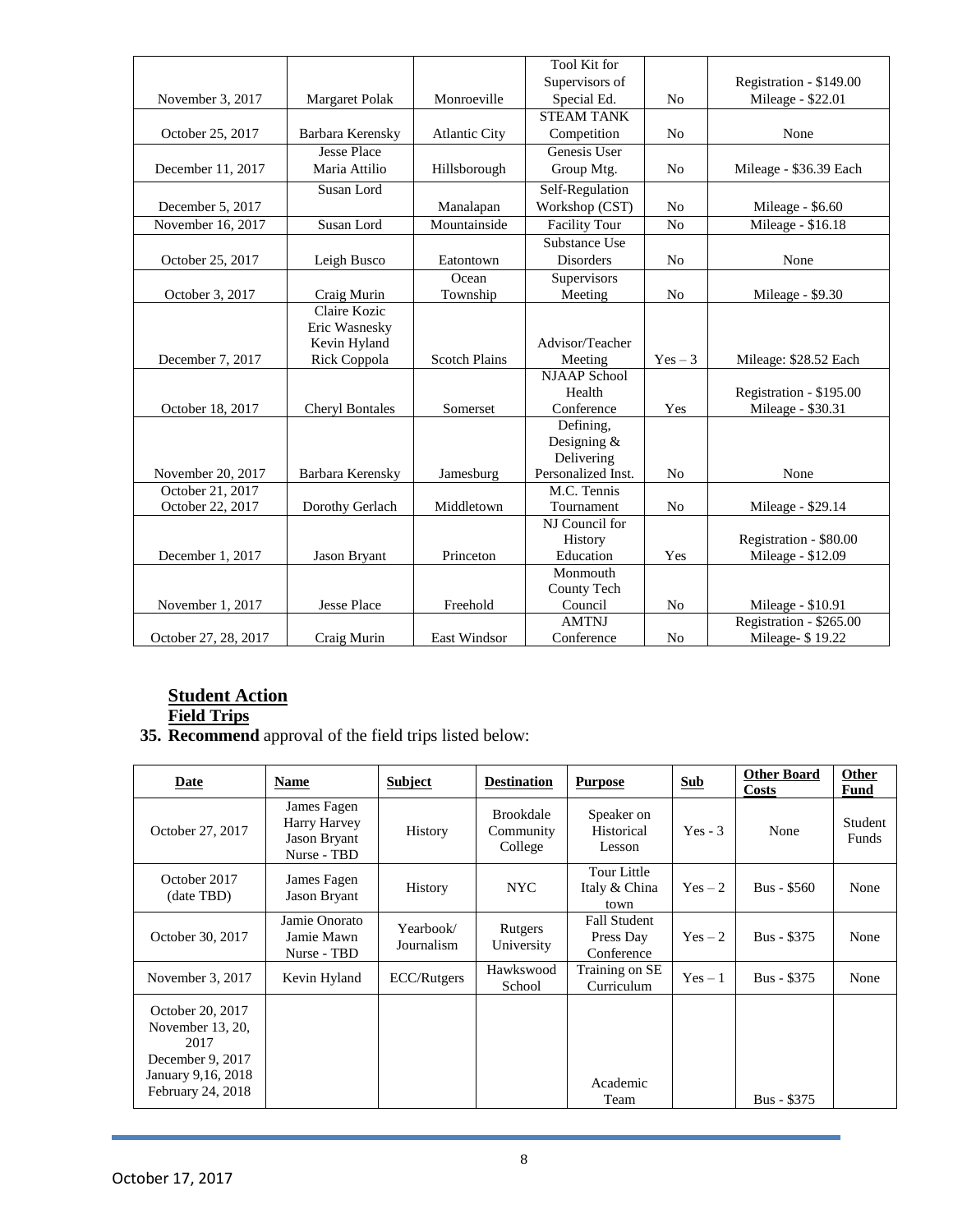| $1 - 22$<br>. .<br>March<br>. | ∟ısa<br>Crowning | Academic | / arious | Competition | $\mathbf{r}$<br>$Yes -$ | $\sqrt{ }$<br>Date<br>Each | None |
|-------------------------------|------------------|----------|----------|-------------|-------------------------|----------------------------|------|
| 2018                          |                  | eam      | ocations |             |                         |                            |      |

#### **Placement of Students on Home Instruction**

**36. Recommend** that the following student(s) be placed on home instruction, as requested by Guidance or the Child Study Team and approved by the school physician:

| #183615 | Grade 12 | September 26, 2017 - October 26, 2017 (Medical) |
|---------|----------|-------------------------------------------------|
| #182261 | Grade 12 | September 27, 2017 - October 27, 2017 (Medical) |
| #2334   | Grade 10 | October 16, 2017 - December 22, 2017 (Medical)  |

## **Financials**

**37. Recommend acceptance** of the following **High School Central Funds Report** for the month ending **September 30, 2017 as per Document.**

#### **38. Old Business/New Business**

#### **39. Public Forum**

#### **40. Executive Session**

**WHEREAS**, the Sen. Byron M. Baer Open Public Meetings Act, *N.J.S.A*. 10:4-6, *et seq*., (the "Act") provides that the Manasquan Board of Education hold an "Executive Session" from which the public is excluded to discuss matters that are confidential or are one of the nine (9) subject matters listed in Section 12(b) of the Act; and

**WHEREAS**, it is recommended by the Superintendent that the Manasquan Board of Education go into Executive Session on this date in Manasquan, New Jersey, to discuss matters that are permissible for discussion in Executive Session; and

**WHEREAS**, the length of the Executive Session is estimated to be thirty (30) minutes after which the public meeting of the Board shall reconvene and proceed with business; and

**WHEREAS**, that the Board hereby declares that its discussion of the following subject(s) will be made public at a time when the public's interest in disclosure is greater than any privacy or governmental interest being protected from disclosure.

**NOW, THEREFORE BE IT RESOLVED** by the Manasquan Board of Education that the Board shall go into Executive Session to discuss the following items:

- \_\_\_ 1**.** Confidential Matters per Statute or Court Order
- \_\_\_ 2. Impact Rights to Receive Federal Funds
- 3. Unwarranted Invasion of Individual Privacy
- $X$  4. Collective Bargaining (Grievance Hearing)
- \_\_\_ 5. Acquisition of Real Property or Investment of Fund
- 6. Public Safety Procedures<br>
7. Litigation or Contract Ma
- 7. Litigation or Contract Matters or Att./Client
- $X$  8. Personnel Matters (Hiring, Leave of Absence, Resignation)
- 9. Imposition of Penalties Upon an Individual

## **ITEMS DISCUSSED IN EXECUTIVE SESSION WILL RESULT IN BOARD ACTION WHEN THE BOARD RECONVENES TO PUBLIC SESSION.**